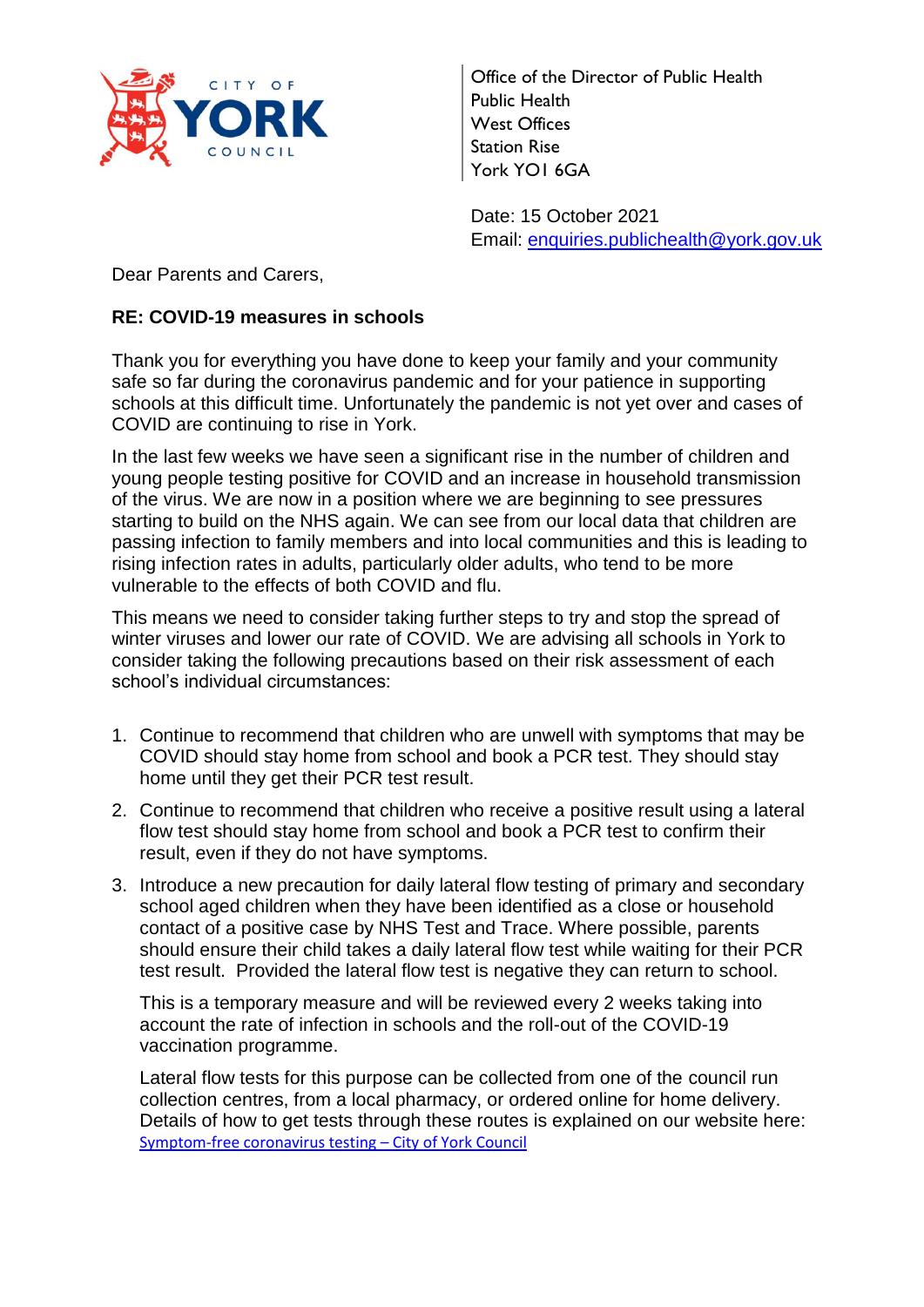- 4. Continue to reinforce the importance of regular hand washing with soap and water or using hand sanitiser when soap and water are not readily available.
- 5. Continue to promote good respiratory hygiene and "Catch it, Bin it, Kill it" messages to encourage children to catch coughs and sneezes in a tissue and dispose of it in the nearest waste bin.
- 6. Based on infection rates in school recommend the use of face coverings in communal areas in secondary school continue to support their use on dedicated school transport.
- 7. Ensure windows are open in the classroom, if only for short periods during the day as we head into colder weather, to aid good ventilation.
- 8. Reduce mixing between groups as much as possible to reduce the risk of transmission of respiratory infections including COVID.
- 9. Consider the safety of residential educational visits given the risk of sharing a room overnight increases the chance of catching COVID.

This advice applies to primary and secondary schools. Those who attend post-16 education will already have been offered vaccination for COVID-19 and so are likely to have additional protection already.

Schools may choose not to follow all of the above advice based on their individual risk assessment. As we have done throughput the pandemic, we will continue to support your child's school with Public Health advice as needed, accepting that this will change dependent on what the school infection rates are like at the time.

On top of the measures that schools are taking, there are some measures you can continue to support your school with:

- Continue to support your child to carry out lateral flow testing twice a week if they attend secondary school
- Encourage your child to wear a face covering if they attend secondary school both in communal areas of the school and when travelling by bus to and from school
- Consider carefully the benefits of the COVID and flu vaccination programmes that will shortly be rolled out to all schools in York. You will be receiving further information about this from your school.
- If you or your child develop symptoms of COVID you should book a free NHS test as soon as possible either by going online [Get a free PCR test to check if you](https://www.gov.uk/get-coronavirus-test)  [have coronavirus \(COVID-19\) -](https://www.gov.uk/get-coronavirus-test) GOV.UK (www.gov.uk) or by calling 119.

To help you decide if your child's symptoms might be COVID please see the information below which has been shared with schools.

Yours sincerely

Sharan Stoltz

Sharon Stoltz **Anne Coyle** 

Ane Gre.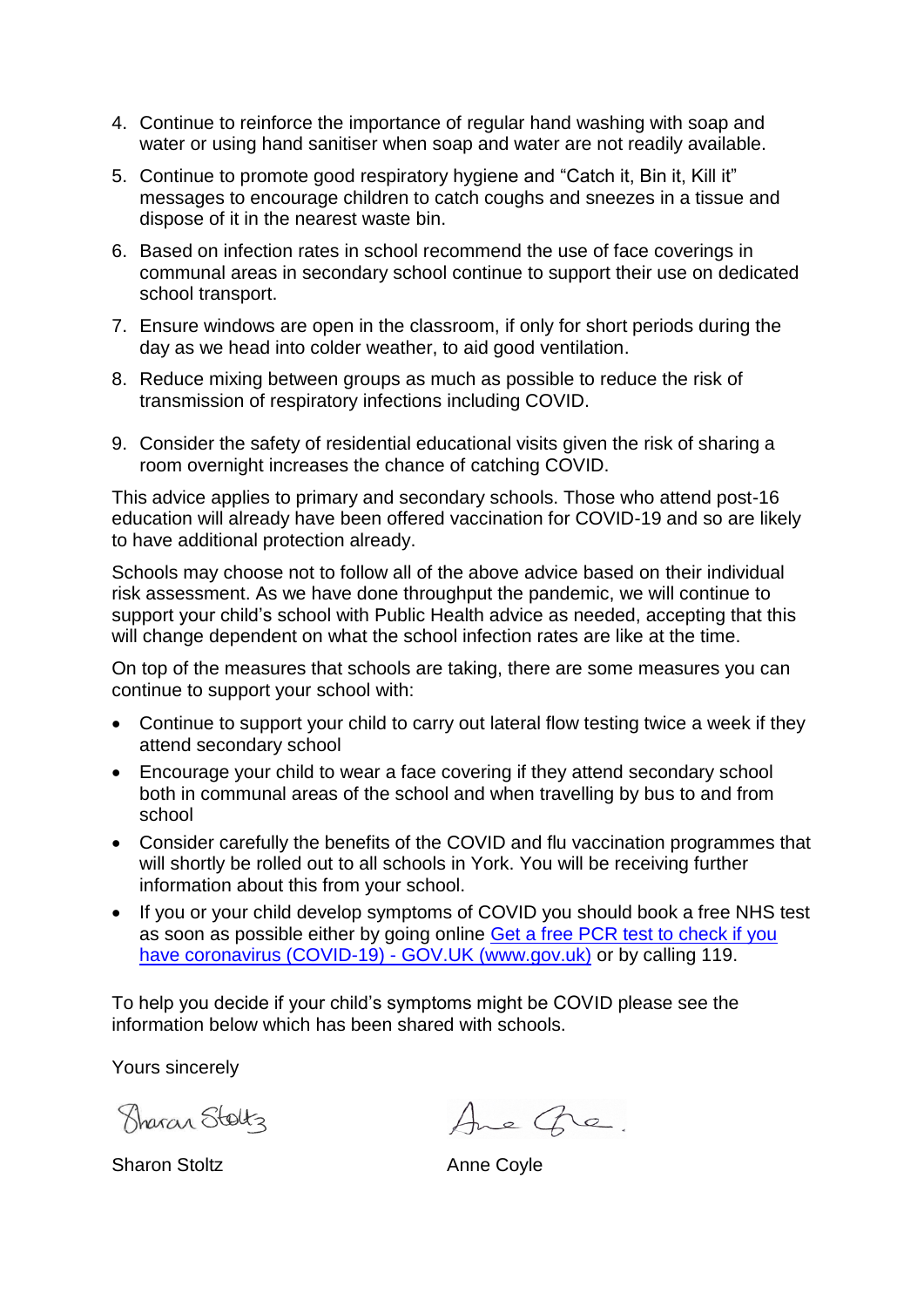Director of Public Health Interim Director of Children's Services